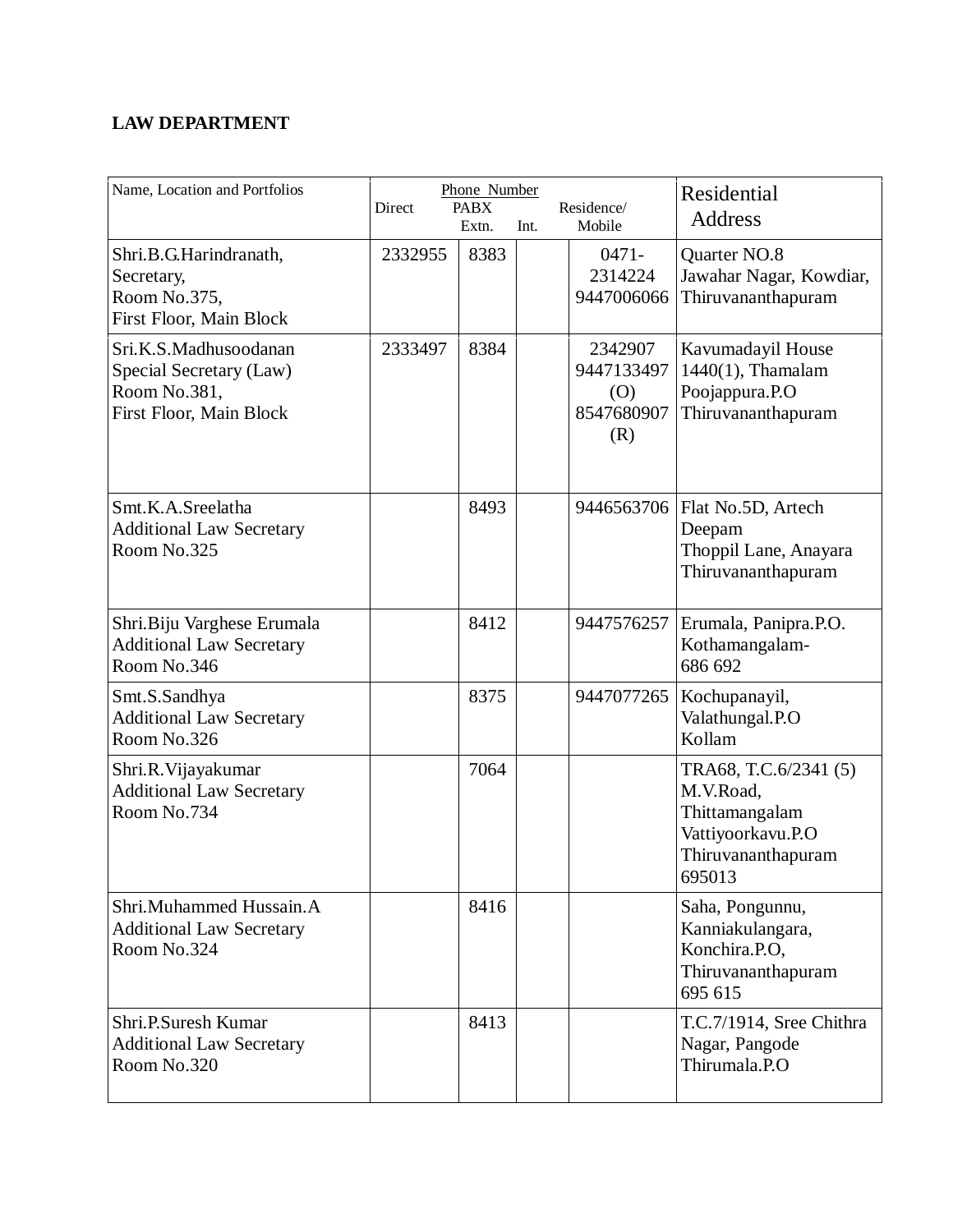| Smt.Leela.V<br><b>Additional Law Secretary</b><br>Room No.701 |         | 8381 |                                   | T.C.13/601 (6), Hari<br>Mandiram, Kunnukuzhy<br>Vanchiyoor.P.O<br>Thiruvananthapuram                      |
|---------------------------------------------------------------|---------|------|-----------------------------------|-----------------------------------------------------------------------------------------------------------|
| Smt.Shyja<br><b>Additional Law Secretary</b><br>Room No.342   |         | 8208 |                                   | KRRA-59, Mythili<br>Kannanthodathu Road,<br>Near Changampuzha<br><b>Metro Station</b><br>Edappally, Kochi |
| Smt.Mini Bhaskar.S<br>Joint Secretary<br>Room No.734          | 2333022 | 7064 | 9496747967                        | T.C.82/5743(1), Bhagavat<br>Kripa, Kumarapuram<br>Road, Chettikulangara,<br>Thiruvananthapuram<br>695 001 |
| Shri.B.S.Jayakumar<br>Joint Secretary<br>Room No.712          | 2333158 | 8391 | $0471 -$<br>2281498<br>9495581498 | Krishna Vilasam,<br>Chittiyoorkode,<br>Kollode.P.O<br>Malayinkeezhu,<br>Thiruvananthapuram<br>695 571     |
| Shri.S.Santhosh<br>Joint Secretary<br>Room No.342 A           |         | 8389 | 9446475758                        | 6CW, Sowparnika<br>Mukkollakkal<br>Thiruvananthapuram                                                     |
| Shri.Biju Sankar.S<br>Joint Secretary<br>Room No.713          |         | 8449 | 0474-<br>2794936<br>9447557023    | Anaswara, House No.17<br>Thevally Nagar, Kollam-9                                                         |
| Smt.Indukala.P<br>Joint Secretary<br>Room No.703              |         | 8975 | 2467186<br>9961370127             | T.C.28/300(1) Seeveli<br>Nagar, Kaithamukku,<br>Thiruvananthapuram                                        |
| Shri.Rajasekhara Kurup.R<br>Joint Secretary<br>Room No.320    | 2337083 | 8665 | 2418904<br>9446484904             | AKG NRA No.19,<br>Greeshmam,<br>Pangappara.P.O<br>Kariyavattom<br>Thiruvananthapuram                      |
| Shri.Sajeev.S.A<br>Joint Secretary<br>Room No.537             |         | 8807 | 9446319974                        | Ajay Bhavan,<br>Keralapuram<br>Vellimon.P.O., Kollam                                                      |
| Shri.B.Prathapa Chandran<br>Joint Secretary<br>Room No.537    |         | 7090 | 9446571815                        | Thiruvathira, Palam<br>Junction<br>Karakulam.P.O<br>Thiruvananthapuram                                    |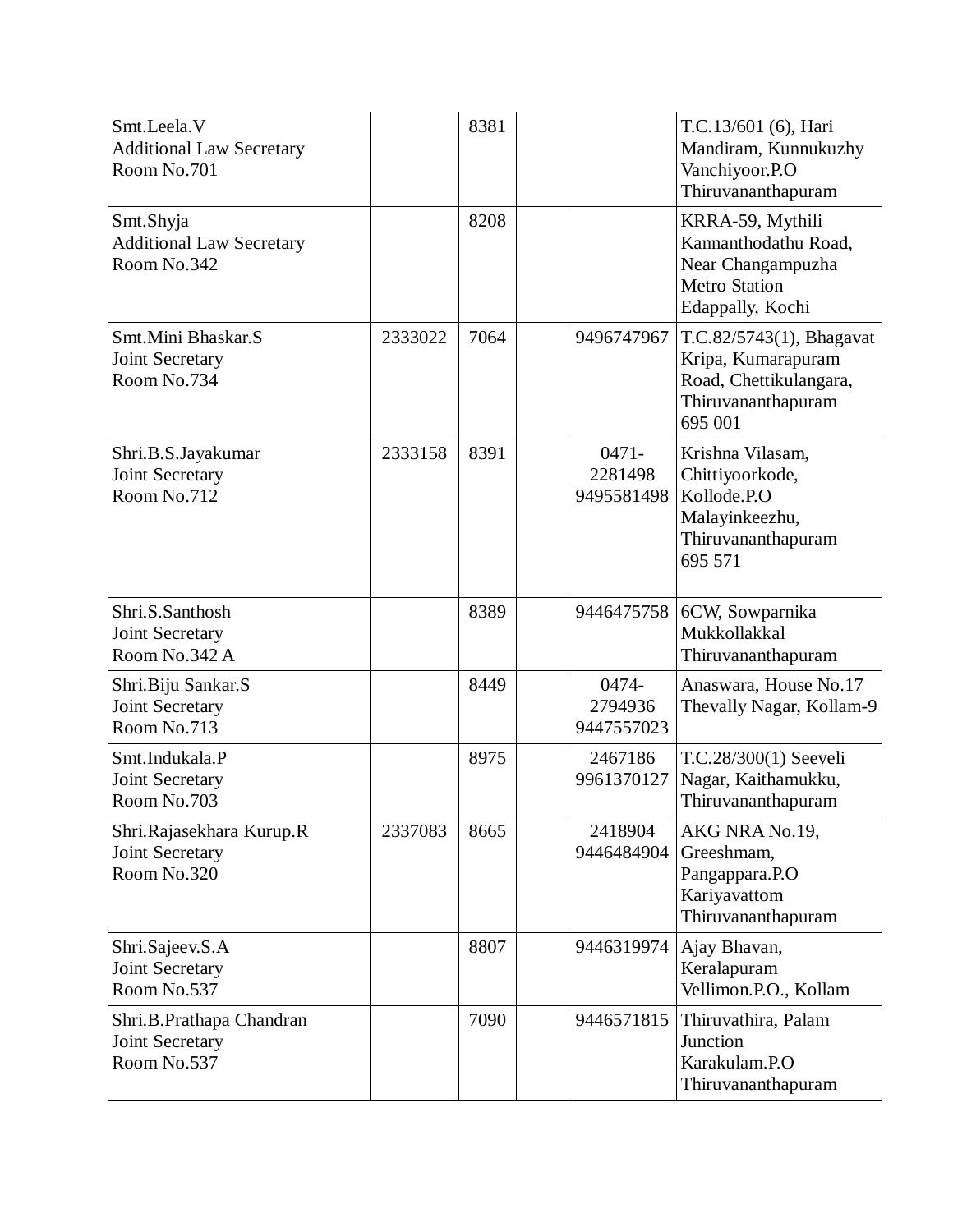|                                                                                      |         |      |                                | 695 564                                                                                            |
|--------------------------------------------------------------------------------------|---------|------|--------------------------------|----------------------------------------------------------------------------------------------------|
| Shri.L.Shaji Kumar<br><b>Joint Secretary</b><br>Room No.715                          |         | 8415 | 9446563560                     | KAVYAM,<br>$T.C.13/1921-1,$<br>Kumarapuram, Medical<br>College,<br>Thiruvananthapuram-<br>695 011. |
| Shri.G.P.Jayakrishnan<br>Joint Secretary Sub Judge,<br>Annexe1,6 <sup>th</sup> Floor | 2328772 | 8937 | 2390234<br>9447110157          | Flat NO.9E, Artech<br>Florensa, Pottakuzhi,<br>Pattom.P.O                                          |
| Shri.Santhosh.R<br><b>Deputy Secretary</b><br>Room No.535                            |         | 8411 | 9447387218                     | Souparnika,<br>T.C.43/302, ERA 110A,<br>Manacaud,<br>Thiruvananthapuram                            |
| Smt.Sreekala.T.R<br><b>Deputy Secretary</b><br>Room NO.714                           |         | 8516 | 9495303066                     | Sathsree, T.C.25/3550<br>Neerazhi Lane, Pulimood<br>Thiruvananthapuram-1                           |
| Shri.Janardhanan Nair.G<br><b>Depeuty Secretary</b>                                  |         | 8049 | 9495302936                     | Germini, T.C.8/71(2)<br>Thirumala.P.O,<br>Thiruvananthapuram-6                                     |
| Shri.T.Reghunath<br><b>Deputy Secretary</b>                                          |         | 8478 | 0473-<br>4247179<br>8281604790 | Sreevilas, Kissan Jn.<br>Maroor.P.O.,<br>Pathanamthitta                                            |
| Smt.Rahana.V.M<br><b>Deputy Secretary</b><br>Room No.704                             |         | 8388 | 8547451329                     | Haqmehal, GRA-D31C<br>Gandhipuram,<br>Sreekaryam                                                   |
| Smt.Umadevi.S<br><b>Deputy Secretary</b>                                             |         | 8191 | 2321019                        | Sreelasyam,<br><b>Tagore Nagar</b><br>D8, Vazhuthacaud<br>Thiruvananthapuram                       |
| Shri.G.Gopikrishnan<br><b>Deputy Secretary</b>                                       |         | 8192 | 9400832607                     | Sabari, T.C.24/1340<br>Mulamoottil Lane,<br>Kochar Road, Valiasala<br>Thiruvananthapuram           |
| Shri.Binu.P.R<br><b>Deputy Secretary</b><br>Room No.341                              |         | 7015 | 9447028813                     | Shivajyothi, KNRA-56<br>Kadappathala Lane 19<br>Kowdiar,                                           |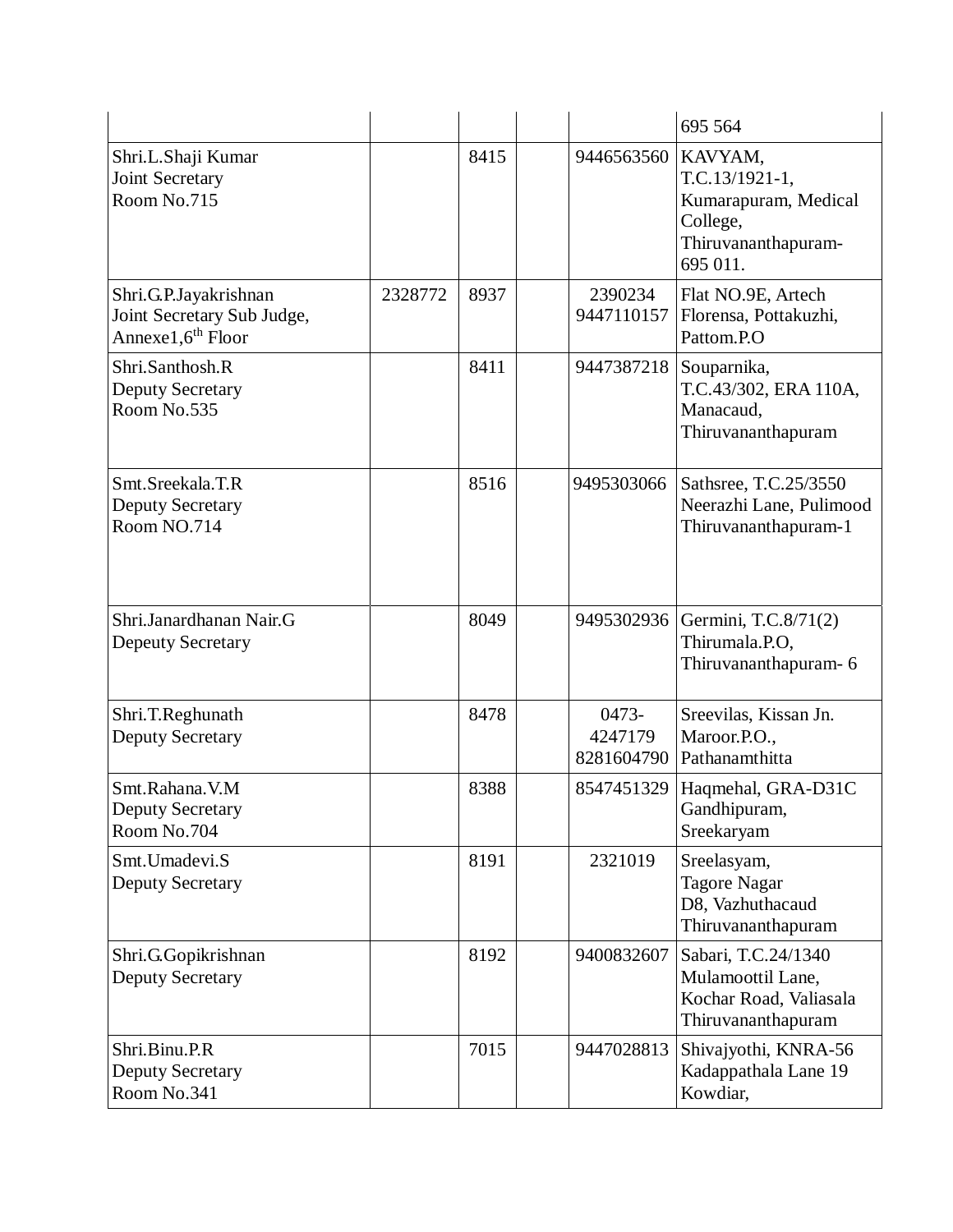|                                                            |      |                       | Thiruvananthapuram                                                                                                  |
|------------------------------------------------------------|------|-----------------------|---------------------------------------------------------------------------------------------------------------------|
| Smt.Beena.K.P<br><b>Deputy Secretary</b><br>Room No.320    | 8386 | 9447957857            | SANAA, KERA A45/2<br>Peyad.P.O<br>Thiruvananthapuram                                                                |
| Dr.D.Thankaraju<br><b>Deputy Secretary</b>                 | 8806 | 9447034034            | T.C.19/886-12,<br>Kollur Villa, Prakash<br>Nagar, Kesavadev Road,<br>Poojappura.P.O<br>Thiruvananthapuram<br>695612 |
| Smt.Bindu.C.<br><b>Under Secretary</b>                     | 8063 | 2579116<br>9446576230 | Apartment No.ID, Heera<br>West Court, Vanchiyoor<br>Thiruvananthapuram                                              |
| Shri.Mohanachandran Nair.M.S<br><b>Under Secretary</b>     | 8894 | 9447750939            | Santhalayam, Maruthoor,<br>Neyyattinkara                                                                            |
| Smt.Laila Beevi.S.R<br><b>Under Secretary</b>              | 8514 | 8891304244            | SAL-SABEEL,<br>Chattamby Swamy Nagar,<br>Kannammoola, Medical<br>College.P.O.,<br>Thiruvananthapuram                |
| Smt.Meghana.V.R<br><b>Under Secretary</b>                  | 8574 | 2343083<br>9495756555 | T.C.XX/2863, Karamana<br>Thiruvananthapuram                                                                         |
| Shri.G.Vijayadev<br><b>Under Secretary</b><br>Room no.340  | 7007 | 9447018345            | GAYATRI, T.C11/2130<br>Kanaka Nagar,<br>Thiruvananthapuram                                                          |
| Smt. Vijayasree. S<br><b>Under Secretary</b><br>Room No.7A | 8219 | 9895038389            | Gopalavilasom, Velavoor<br>Koliacode,<br>Thiruvananthapuram<br>695 607                                              |
| Shri.Sunil Kumar.V.R<br><b>Under Secretary</b>             | 7117 | 9495417601            | Sreenivas, Kodivilakom<br>Kulathoor.P.O<br>Thiruvananthapuram<br>695583                                             |
| Shri.Madhu.J<br><b>Under Secretary</b>                     | 7121 | 9447725081            | Raja Bhavan,<br>Mythri Nagar<br>Kottarakkara                                                                        |
| Smt.Jayasri.A<br><b>Under Secretary</b>                    | 8603 |                       | Quarter No.18/212<br>Rajeev Nagar,                                                                                  |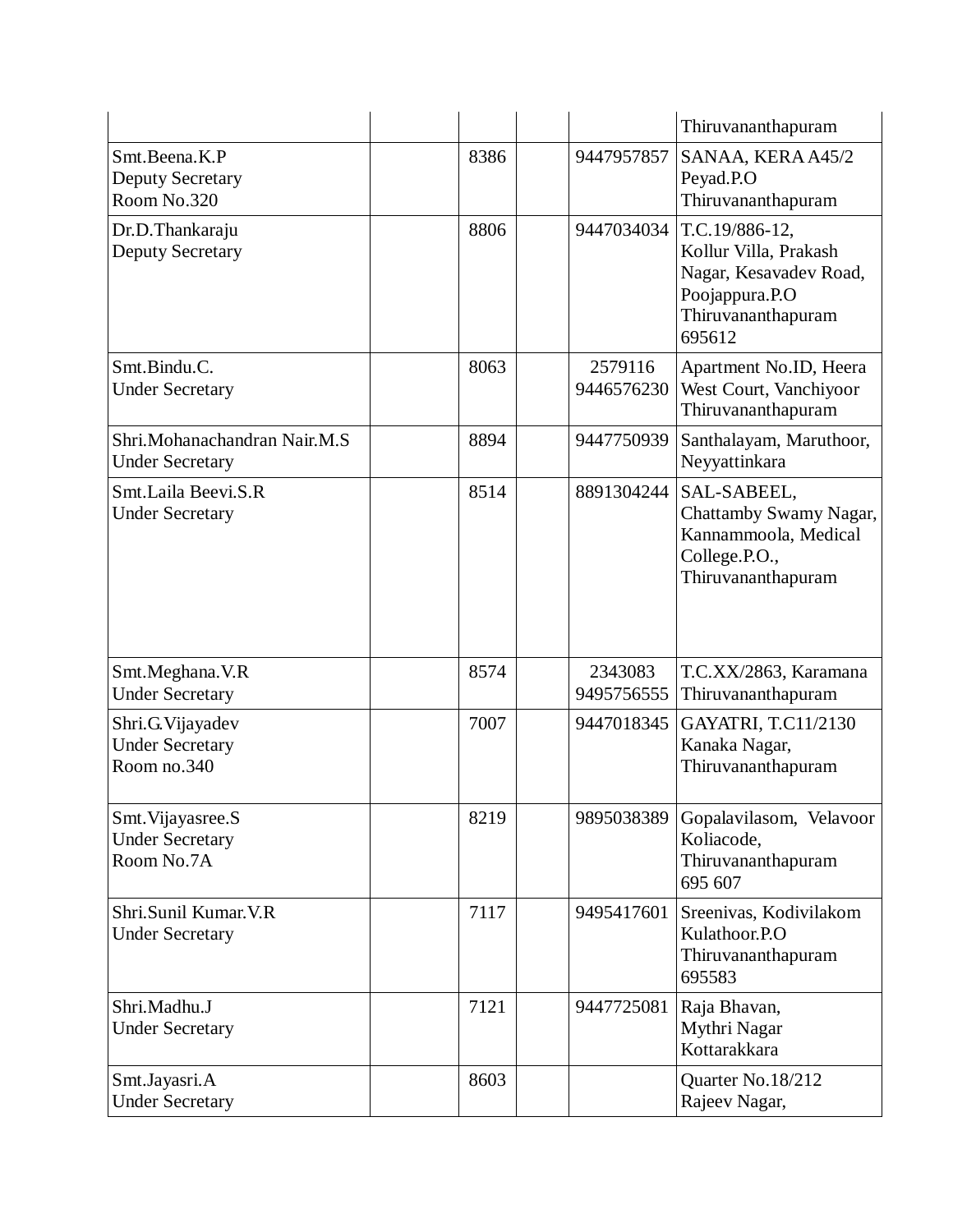| Room No.717                              |      | Govt.Quarters<br>Melarannoor,<br>Karamana.P.O<br>Thiruvananthapuram                 |
|------------------------------------------|------|-------------------------------------------------------------------------------------|
| Smt.Mayadevi.K<br><b>Under Secretary</b> | 8124 | Ambeelazhikathu<br>Iverkala<br>West North,<br>Puthanambalam.P.O.<br>Kollam - 691552 |

## **SECTIONS**

| <b>Office Section</b>         | 8390         | Ground Floor, Main Block |
|-------------------------------|--------------|--------------------------|
| <b>Administration I</b>       | 8043<br>7015 | $-do$ -                  |
| Administration II             | 8864         | $-do$ -                  |
| Legislation<br>$- A$          | 8044         | $-do$ -                  |
| Legislation<br>$-B$           | 8702         | $-do$ -                  |
| Legislation<br>$-C$           | 8417         | $-do$ -                  |
| Legislation<br>$-D$           | 8738         | $-do$ -                  |
| Legislation<br>$\mathbf{-E}$  | 7337         | $-do$ -                  |
| Legislation<br>$-F$           | 7204         | $-$ do $-$               |
| Legislation<br>$-G$           | 8821         | $-do$ -                  |
| Legislation<br>$\mathbf{-H}$  | 8084         | $-$ do $-$               |
| Legislation - I               | 7338         | $-$ do $-$               |
| Legislation - Publication     | 8410         | $-do$ -                  |
| Special Cell                  | 8085         | $-$ do $-$               |
| Library                       | 8392         | $-do$ -                  |
| Nodal                         | 7299         | $-do$ -                  |
| Parliamentary                 | 7185         | $-$ do $-$               |
| Opinion<br>- ${\bf D}$        | 8990         | $-$ do $-$               |
| Opinion<br>$-E$               | 8619         | $-do$ -                  |
| Opinion<br>$\mbox{-} {\rm F}$ | 7304         | $-do$ -                  |
| Opinion<br>$-G$               | 8353         | - do -                   |
| $- H$<br>Law                  | 8380         | $-do$ -                  |
| Inspection -B                 | 8863         | $-do$ -                  |